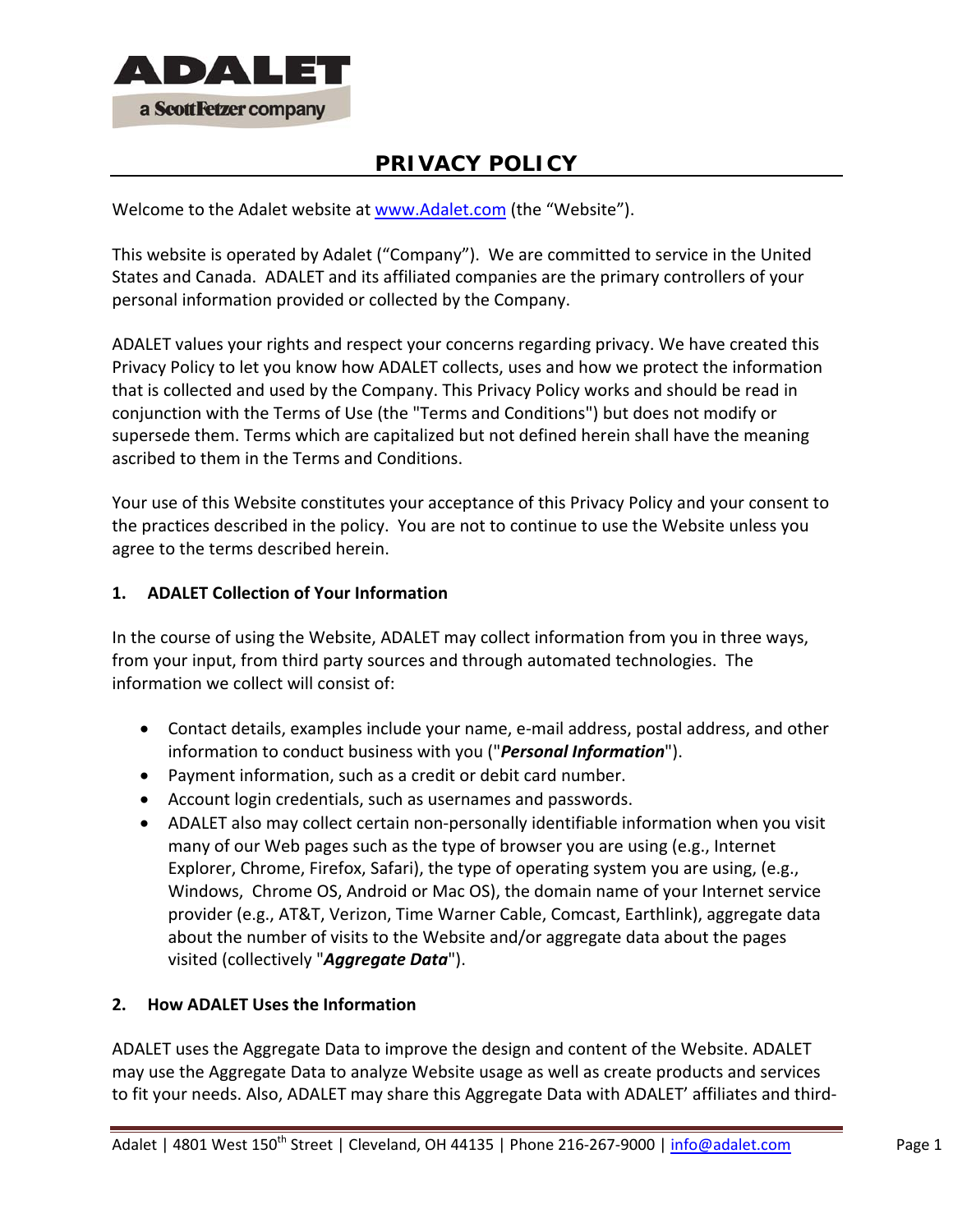

party vendors. ADALET shall own such Aggregate Data and might maintain copies of such as part of its records.

Except as otherwise indicated, ADALET uses the Personal Information you provide: (a) to communicate with you and to assist you with any questions you have about the Website or your transactions with ADALET; (b) to cooperate with government officials or parties in litigation under process of law, or as otherwise required by law; (c) to protect the security or integrity of the Website; (d) to protect against a threat to safety or destruction of property; (e) to protect against legal liability; (f) to provide you with information, products, or services that you request from us; and/or (g) to carry out our obligations and enforce our rights arising from any contracts entered into between you and us, including for billing and collection. In all cases, however, ADALET agents, employees and licensors who have access to Personal Information are required to protect this information in a manner that is consistent with this Privacy Policy. ADALET will not use the Personal Information, except as set forth herein, without your permission; provided, however, ADALET shall own all such Personal Information and maintain copies of such as part of its records.

ADALET may use the Personal Information that it collects to offer you other products or services that ADALET believes may be of interest to you. The Aggregate Data and Personal Information may be transferred, distributed or sold as part of ADALET or its assets.

If you are a customer of ADALET, further details about the information we collect and how it may be disclosed is contained in our Privacy Notice.

# **3. Disclosure of Information**

Disclosure of Your Information

We may disclose personal information that we collect, or you provide as described in this privacy policy:

- To our subsidiaries and affiliates.
- To contractors, service providers, and other third parties we use to support our business and who are bound by contractual obligations to keep personal information confidential and use it only for the purposes for which we disclose it to them.
- To a buyer or other successor in the event of a merger, divestiture, restructuring, reorganization, dissolution, or other sale or transfer of some or all of Our assets, whether as a going concern or as part of bankruptcy, liquidation, or similar proceeding, in which personal information held by us about our Website users is among the assets transferred.
- To fulfill the purpose for which you provide it.
- For any other purpose disclosed by us when you provide the information.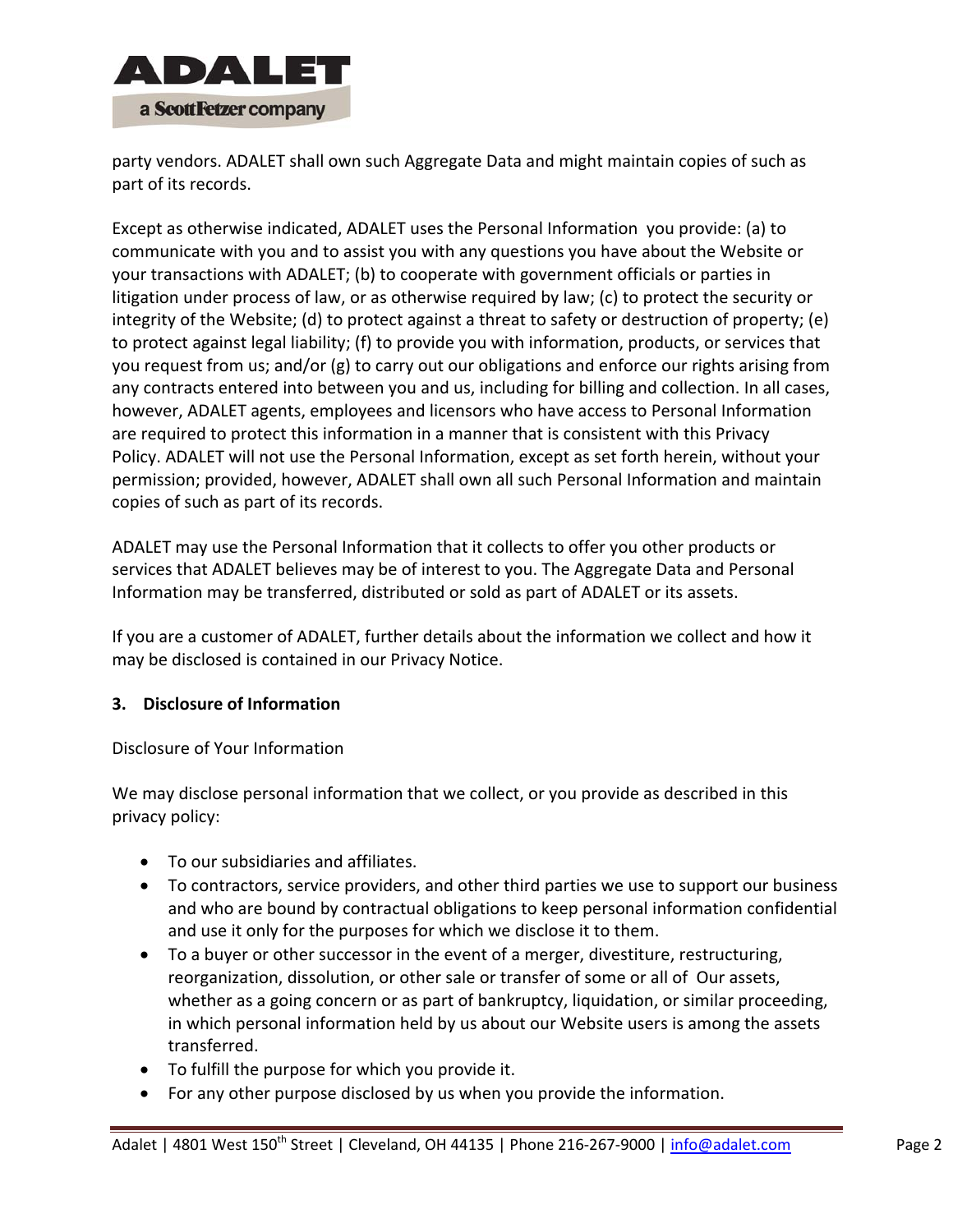

- With your consent.
- To comply with any court order, law, or legal process, including to respond to any government or regulatory request.
- To enforce or apply our terms of use and other agreements, including for billing and collection purposes.

## **4. Security; No Liability**

ADALET has implemented security measures to help protect against the risk of loss, misuse and alteration of any information under ADALET' control. Personal Information provided to ADALET is encoded using Secure Socket Layer (SSL) technology, a powerful encryption protocol that protects data as it travels over the Internet, provided your browser supports it. Nevertheless, such security measures may not prevent all loss, misuse or alteration of information on the Site, and ADALET and its third‐party licensors are not responsible for any damages or liabilities relating to any such security failures. Furthermore, the Site contains links to other sites, including third party sites. ADALET is not responsible for nor can ADALET ensure the privacy practices or content of such other sites.

## **5. Cookies**

"Cookies" are pieces of data sent from a Web server to a Web browser that enable a Web server to identify users that visit a site hosted by that server. ADALET may use Cookies in order to identify you to our Website so that ADALET can provide more customized information and services to you. In general, if you choose, you can identify or disable the use of Cookies by reviewing your browser's preferences and options; however, the Website will not function correctly if you disable the Cookies.

# **6. Modification of Privacy Policy**

ADALET may change this Privacy Policy at any time, consistent with the terms set forth in the Terms and Conditions including by posting the changed or amended Privacy Policy on the Website. Your continued viewing of or use of the Website following the posting of any changes to this Privacy Policy will signify your assent to any such changes or amendments.

## **7. How to Contact ADALET for Any Reason**

You may contact ADALET with questions or comments regarding this Privacy Policy or anything else related to ADALET and/or the Site at www.Adalet.com or at [info@adalet.com].

# **8. Your California Privacy Policy Rights**